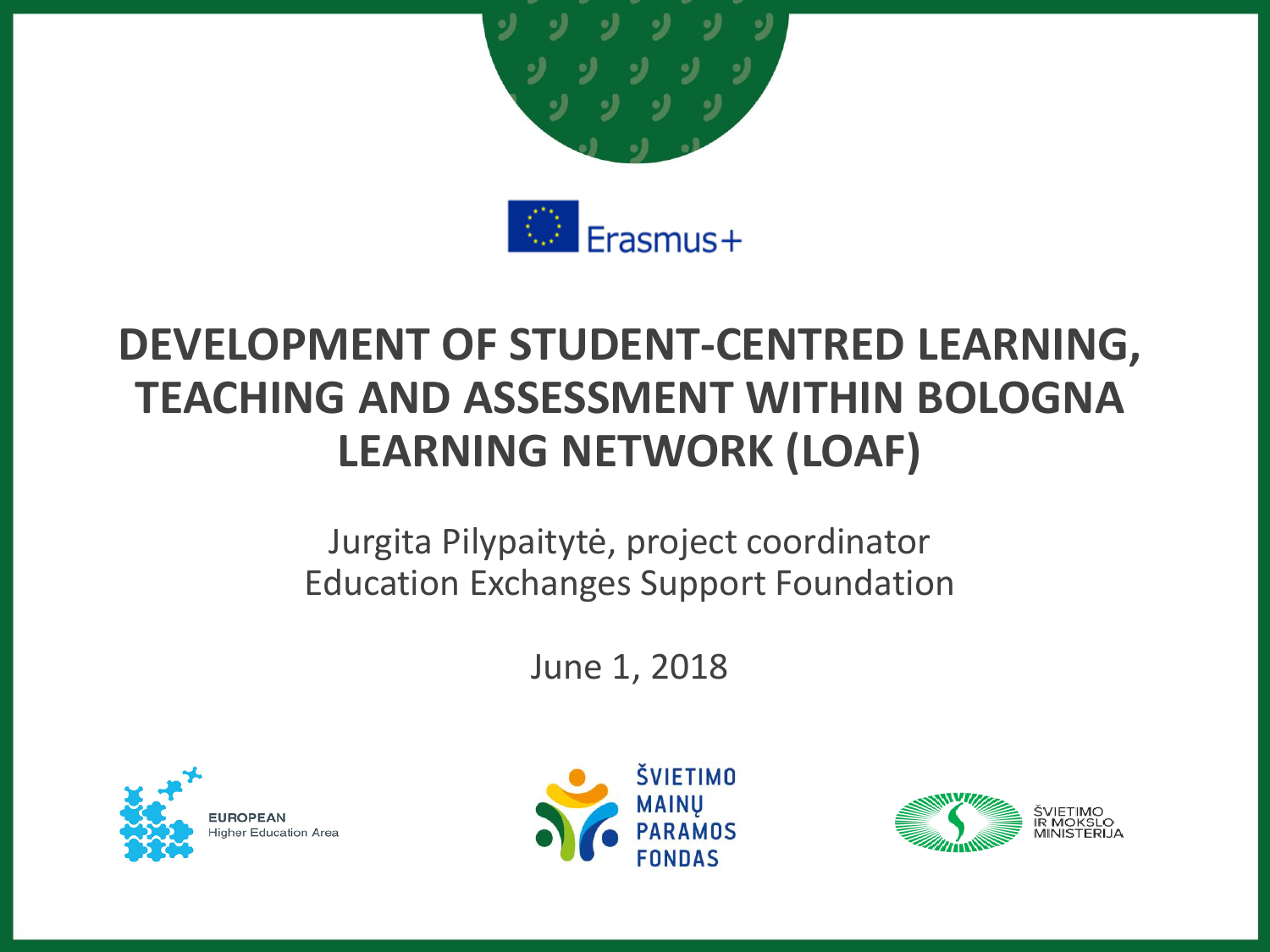### **LOAF PROJECT**



**PROJECT TITLE** Development of student–centred learning, teaching and assessment within Bologna learning network (LOAF)

**PROJECT DURATION** 2016 11 01 (2017 01 01) – 2018 10 31

**PROJECT BUDGET** 70.160,00 EUR (EC part – 56.128,00 EUR Lithuanian part  $-14.032,00$  EUR)

**NATIONAL AUTHORITY** Ministry of Education and Science **AFFILIATED ENTITY** Education Exchanges Support Foundation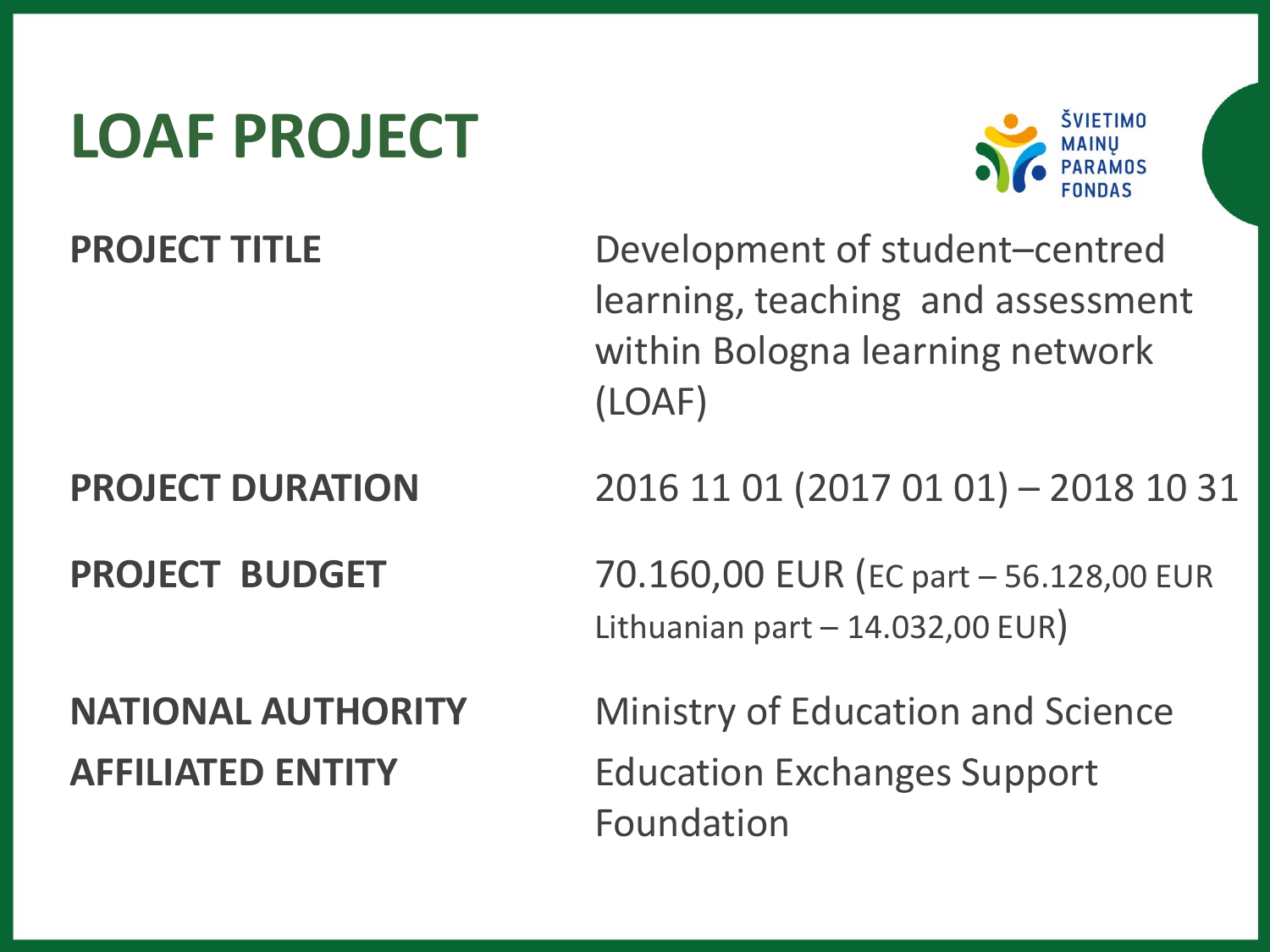# **PROJECT GROUP**

**Experts:**



- Nijolė Zinkevičienė (Kauno kolegija/University of Applied Sciences)
- Žymantė Jankauskienė (Vilniaus kolegija/University of Applied Sciences)
- Berita Simonaitienė (Kaunas University of Technology)
- Valdas Jaskūnas (Vilnius University)
- Daiva Lepaitė (Vilnius University)
- Kristina Sutkutė (Centre for Quality Assessment in Higher Education)
- Egidijus Kinderis (Vilnius University Students' Representative)

### **Ministry of Education and Science:**

Daina Lukošiūnienė

### **Education Exchanges Support Foundation:**

Žana Orlova, Alius Ambras Jurgita Pilypaitytė, Irma Vyšniauskienė, Alma Kuneikaitė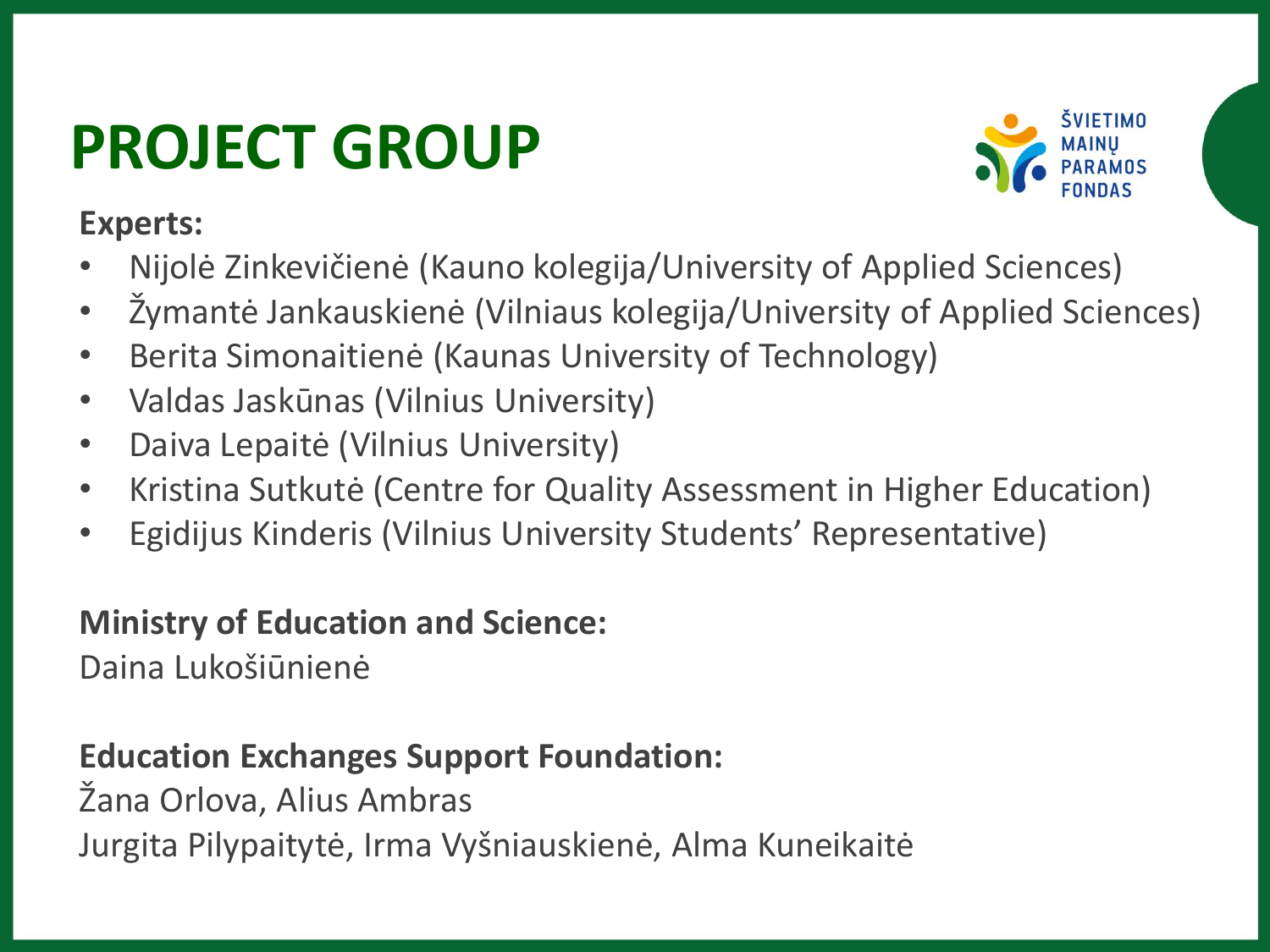### **PROJECT OBJECTIVES**



- To establish an updated national HE LOs assessment framework comprising level descriptors of achieved LOs;
- To assemble a national peer learning network for institutional SCL practices with international experience;
- To prepare a manual for the assessment of achieved LOs;
- To disseminate the knowledge about the new national LOs assessment framework to main target groups and to develop skills of its application.

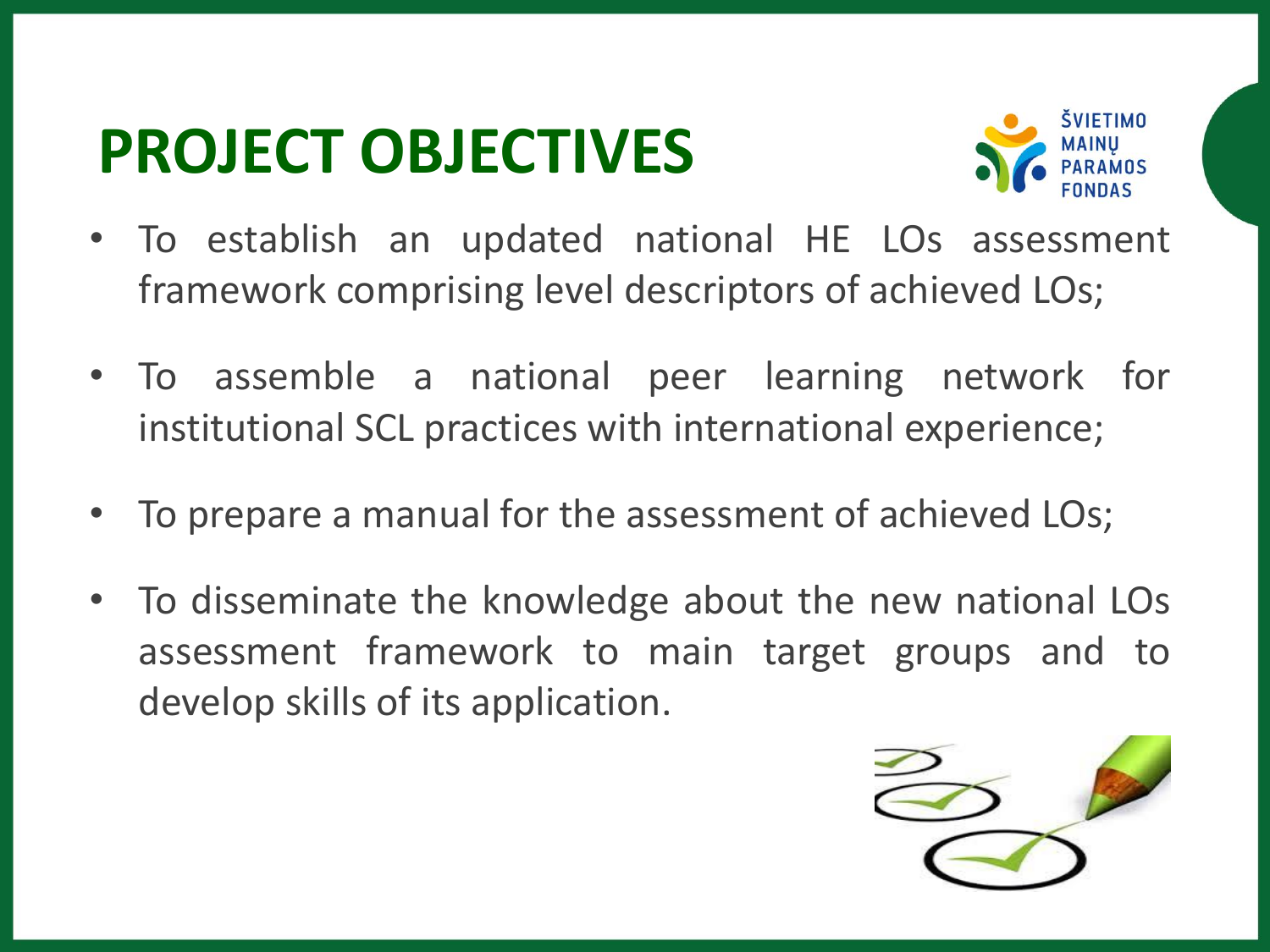## **PROJECT ACTIVITIES**



- **WP1:** Academic assessment of achieved LOs: analysis of good practice examples; preparation for workshops
- **WP2:** Management of the project activities
- **WP3:** Work with higher education consultants
- **WP4:** Workshops
- **WP5:** Manual
- **WP6:** International conference
- **WP7:** National experts' participation in European conferences and seminars related to EHEA issues
- **WP8:** National experts' visits to higher education institutions for counselling and information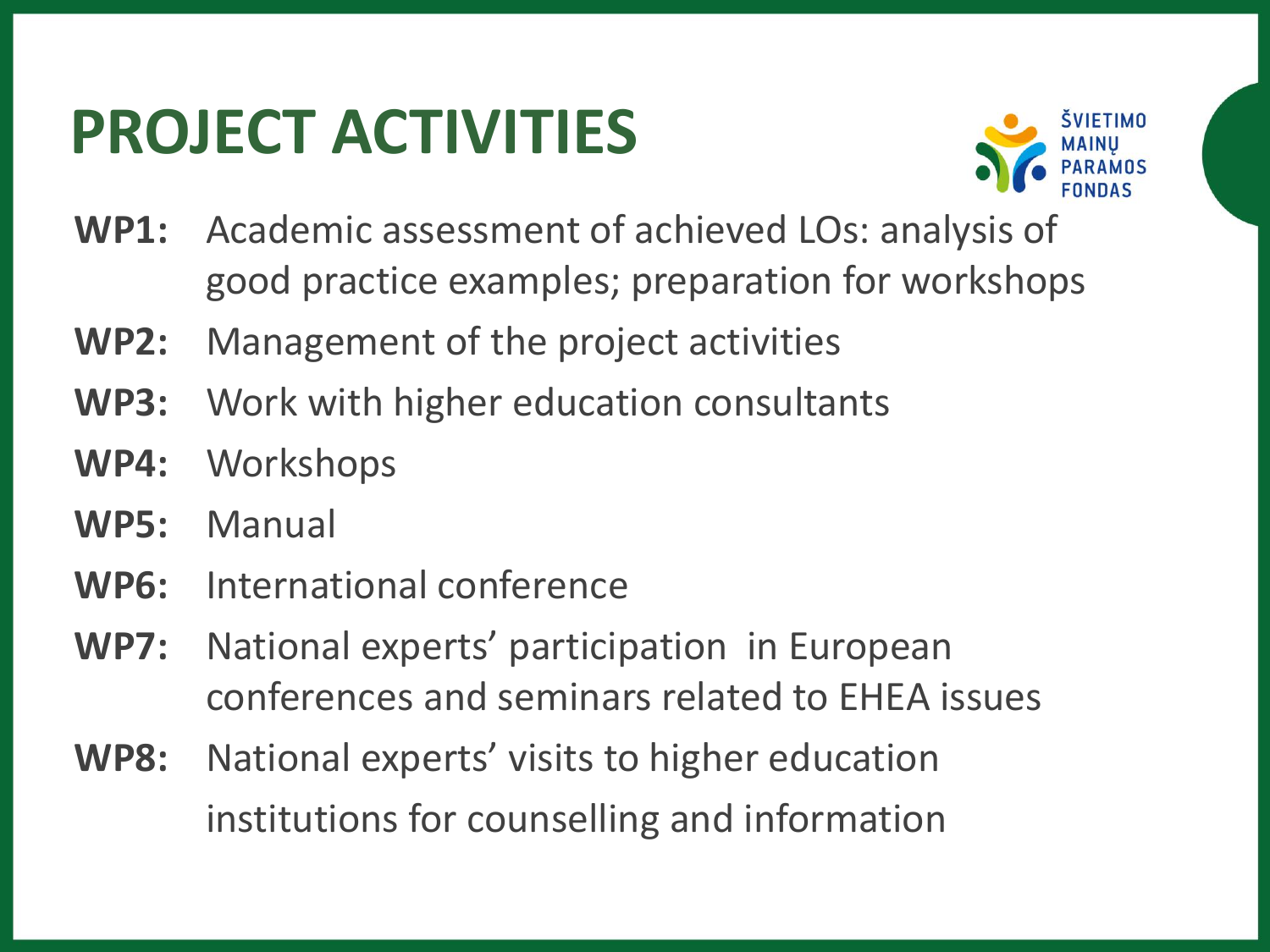# **EXPECTED OUTCOMES**



- A manual describing achieved LOs assessment framework;
- Peer learning network of Higher Education consultants established in the area of SCL;
- Guidance in formative and cumulative assessment delivered to the main target groups.